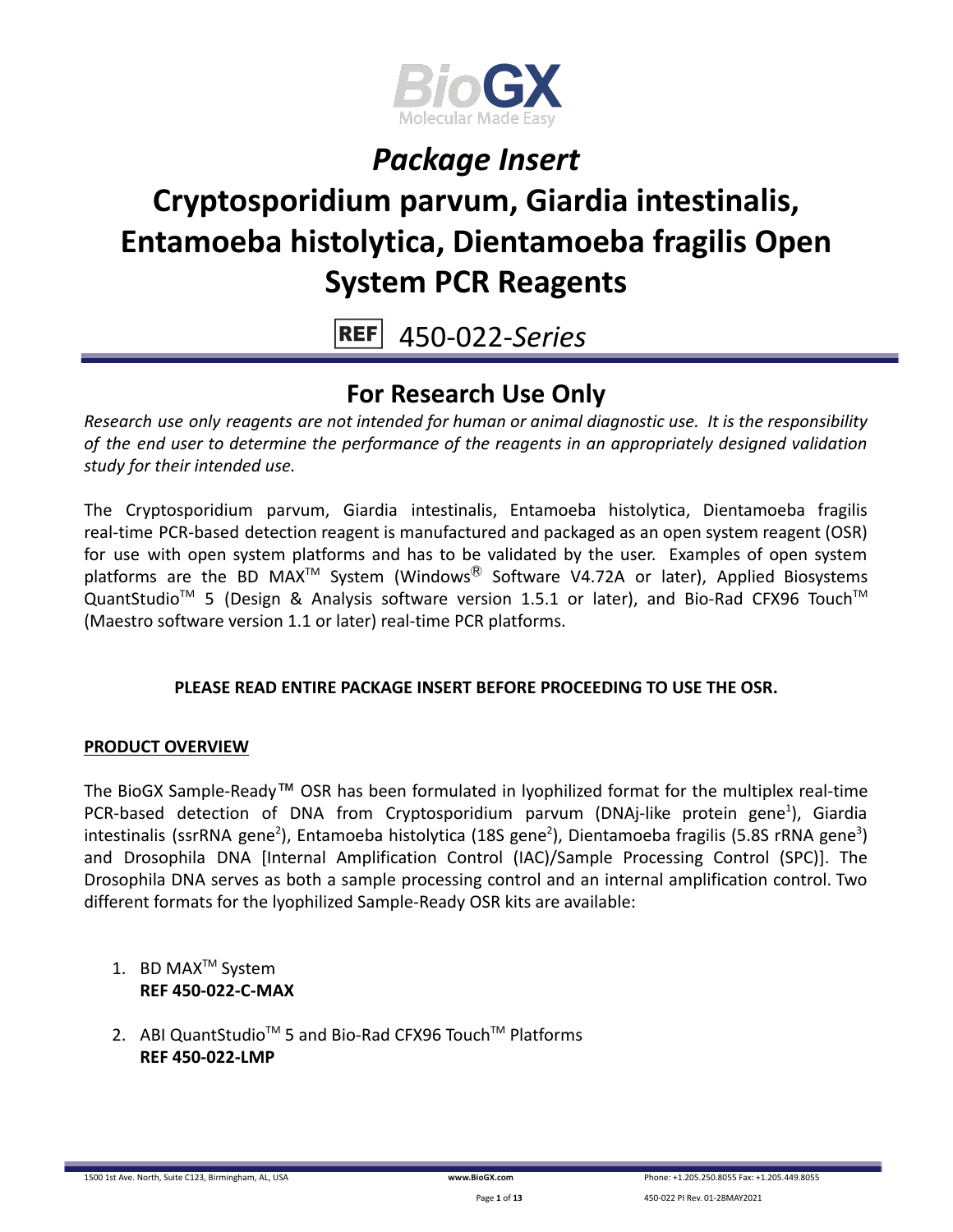

# **Cryptosporidium parvum, Giardia intestinalis, Entamoeba histolytica, Dientamoeba fragilis Open System PCR Reagents**

450-022-*Series* **REF** 

#### **Note:**

**BD MAXTM System OSR (450-022-C-MAX)** contains all PCR primers, probes, enzymes, dNTPs, MgCl<sub>2</sub>, buffers, and other components required for PCR reaction. BD MAX extraction kits available from Becton, Dickinson and Company include a Drosophila DNA sequence which serves as a Sample Processing Control (SPC). No exogenous addition of SPC is needed.

**OSR for ABI and Bio-Rad Platforms (450-022-LMP)** contain all PCR primers, probes, enzymes, dNTPs, MgCl<sub>2</sub>, buffers, and other components required for the PCR reaction. Drosophila DNA sequence is included in the OSR master mix and serves as Internal Amplification Control (IAC). No exogenous addition of SPC is needed.

#### **PACKAGE CONTENTS**

**BioGX REF:** 450-022-C-MAX **Platform(s):** BD MAX<sup>™</sup> System

Each 24-reaction package contains two pouches:

- 1. First pouch contains 24 sealed BD MAX<sup>™</sup> tubes of BioGX lyophilized Sample-Ready<sup>™</sup> OSR, each tube sufficient for a 12.5 µL PCR reaction.
- 2. Second pouch contains 24 sealed BD MAX<sup>™</sup> tubes, each containing 25  $\mu$ L of OSR-specific BioGX Rehydration Buffer.

**BioGX REF:** 450-022-LMP

Platform(s): ABI QuantStudio<sup>™</sup> 5 and Bio-Rad CFX96 Touch<sup>™</sup>

Each 64-reaction package consists of one pouch:

1. The pouch contains 2 x 8-tube strips. Each tube contains BioGX lyophilized Sample-Ready<sup>™</sup> OSR sufficient for 4 x 15 µL PCR reactions. Note: 8-tube strips containing reagents ARE NOT compatible with ABI QuantStudio<sup>™</sup> 5 and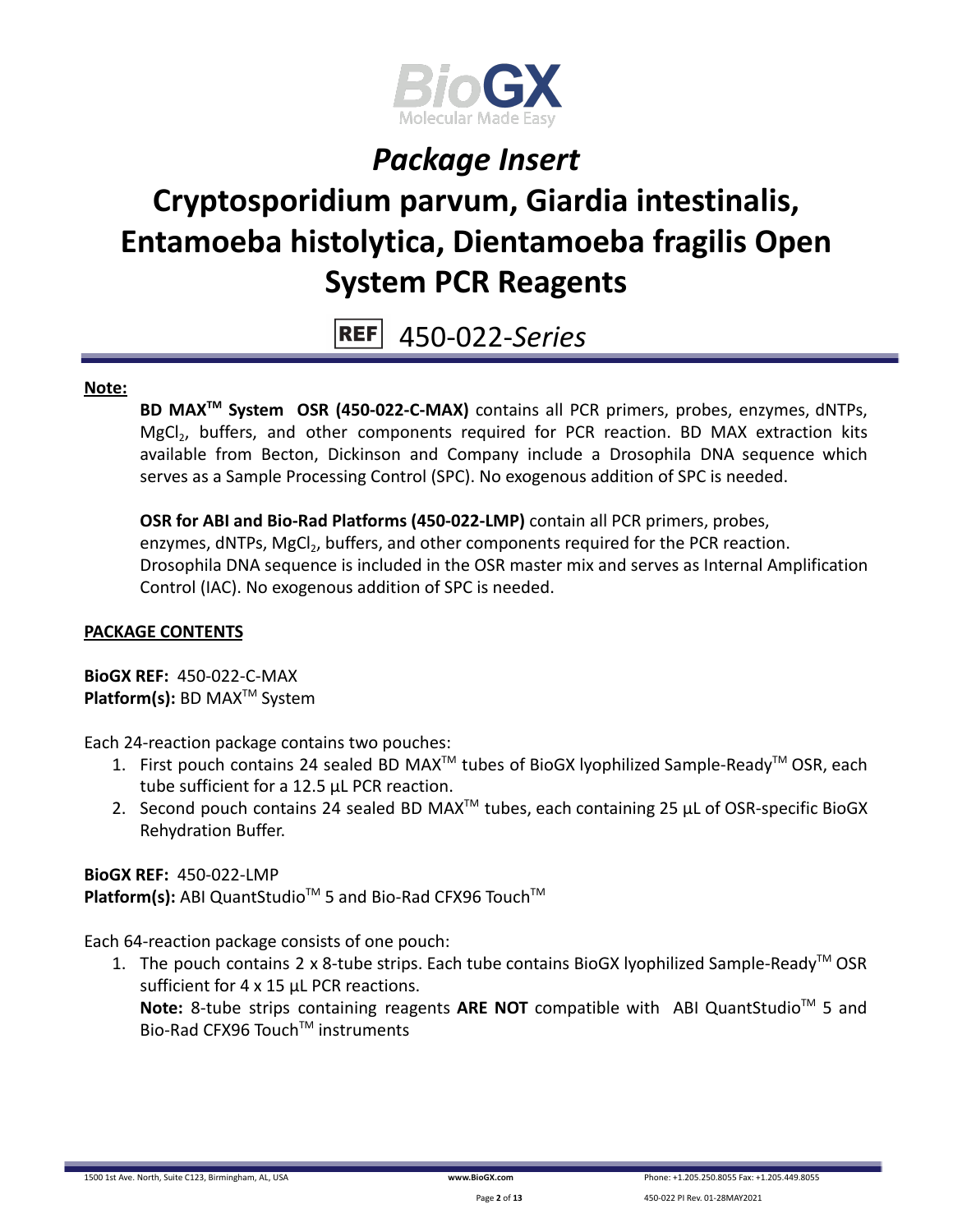

# **Cryptosporidium parvum, Giardia intestinalis, Entamoeba histolytica, Dientamoeba fragilis Open System PCR Reagents**

**REF** 450-022-*Series*

#### **EQUIPMENT AND MATERIALS REQUIRED BUT NOT PROVIDED**

- Lyophilized Positive Control Template DNA Beads  $(10^5 \text{ copies/head})$ 
	- BioGX Cryptosporidium parvum (Part number 720-0070)
	- BioGX Entamoeba histolytica (Part number 720-0072)
	- BioGX Dientamoeba fragilis (Part number 720-0073)
	- BioGX Giardia intestinalis (Part number 720-0170)
- BioGX Molecular Grade Water or equivalent
	- BioGX Rehydration Water (Part number: 800-0035-12)
- BD MAX ™ ExK ™ DNA-2 (US BD catalog no. 442819/ International BD catalog no. 442820)
- BD MAX ™ PCR Cartridges (US and International BD catalog no. 437519)
- Vortex Genie 2 Vortexer (VWR catalog no. 58815-234) or equivalent
- Disposable nitrile gloves
- Applied Biosystems QuantStudio 5 (0.2 mL) consumables
	- Thermo Fisher optical 8-tube strip (catalog no. 4316567)
	- Thermo Fisher ultra-clear optical caps, strips of 8 (catalog no. AB-0866)
	- Thermo Fisher 96-well optical clear reaction plates (catalog no. A36924)
	- Thermo Fisher 96-well qPCR plate seals (catalog no. AB-1170)
- Bio-Rad CFX96 Touch consumables
	- Bio-Rad 8-tube PCR strips without caps (catalog no. TLS0851)
	- Bio-Rad Optical flat 8-cap strips for PCR tubes (catalog no. TCS0803)
	- Bio-Rad 96-well plates (catalog no. HSP9655)
	- Bio-Rad 96-well plate sealing film, optical (catalog no. MSB1001)

#### **WARNINGS AND PRECAUTIONS**

- For research use only. Not intended for human or animal diagnostics use.
- If handling biological samples, including used Extraction Kits and PCR Cartridges, treat as if capable of transmitting infectious agents in accordance with safe laboratory procedures such as those described in CLSI Document M29 $4$  and in Biosafety in Microbiological and Biomedical Laboratories<sup>5</sup>.
- BioGX REF: 450-022-C-MAX has been quality control tested only with the BD Open System Extraction Kits on the BD MAX<sup>™</sup> System.
- BioGX REF: 450-022-LMP has been quality control tested only with the Applied Biosystems QuantStudio<sup>™</sup> 5 and Bio-Rad CFX96 Touch<sup>™</sup> real-time PCR platforms.

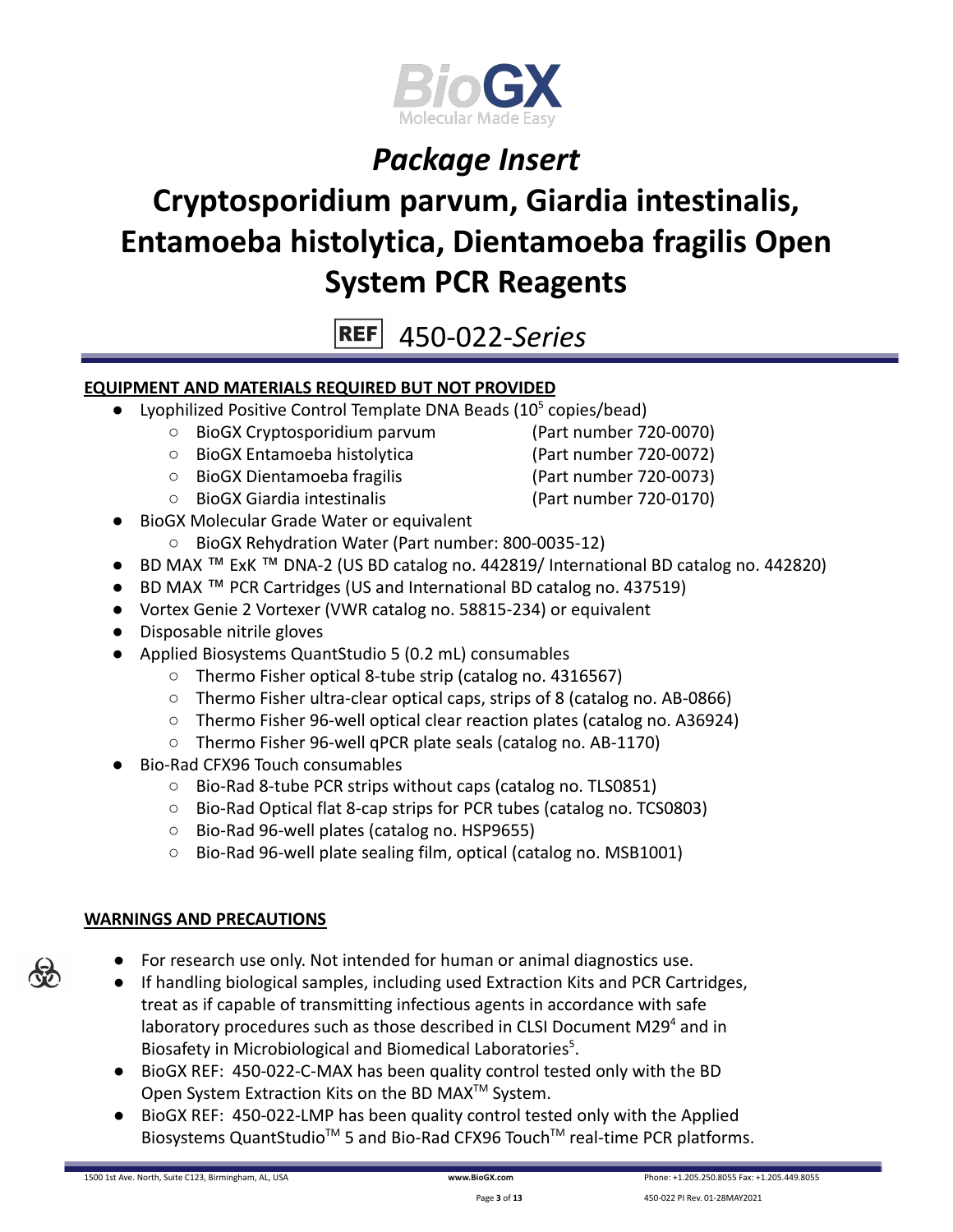

# **Cryptosporidium parvum, Giardia intestinalis, Entamoeba histolytica, Dientamoeba fragilis Open System PCR Reagents**

**REF** 450-022-*Series*

- Do not use the reagents if the protective pouches are open or torn upon arrival.
- Close reagent protective pouches promptly with the zip seal after each use. Remove any excess air in the pouches prior to sealing and store at 2-8 °C.
- Do not remove desiccant from the PCR master mix pouches.
- Do not use Sample-Ready**TM** master mix if the desiccant is not present or is broken inside the Sample-Ready**TM** master mix pouches.
- Do not use reagent tubes if the foil seal has been opened or damaged.
- Do not mix reagents from different pouches and/or kits and/or lots.
- Do not use expired reagents and/or materials.
- Refer to BD MAX<sup>™</sup> ExK<sup>™</sup> DNA-2 Extraction Kit Instructions or to other respective nucleic acid extraction kits manufacturers' instructions for information about proper handling, cautions, and proper waste disposal.
- Do not mix septum caps between Sample Buffer Tubes or re-use septum caps as contamination may occur and compromise test results.
- Check BD Unitized Reagent Strips for proper liquid fills (ensure that the liquids are at the bottom of the tubes).
- Do not pipette by mouth.
- Do not smoke, drink, or eat in areas where samples or kits are being handled.
- Dispose of unused reagents and waste in accordance with country, federal, provincial, state, and local regulations.
- Use clean gloves when handling extraction kit components and PCR reagents and buffer tubes.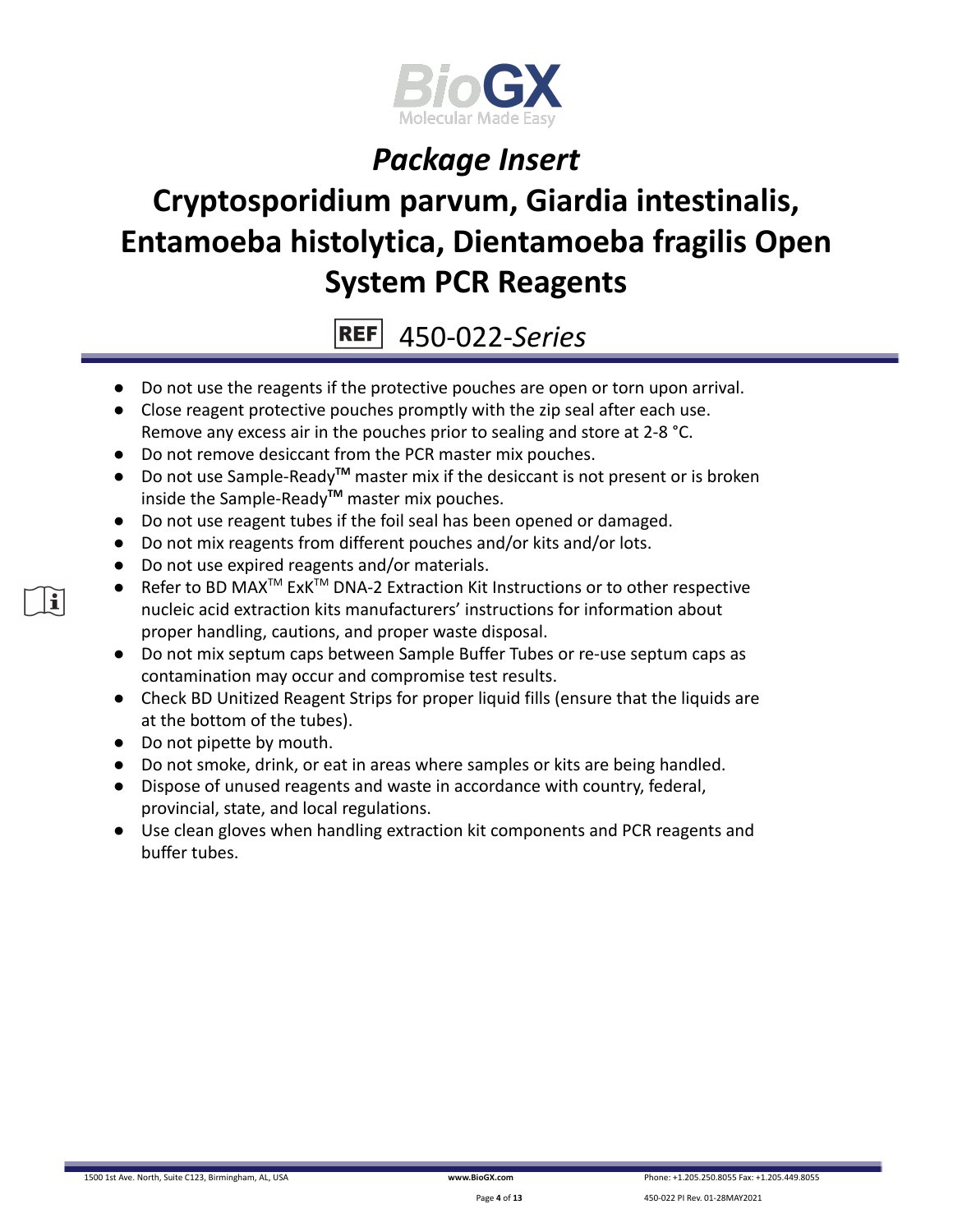

# **Cryptosporidium parvum, Giardia intestinalis, Entamoeba histolytica, Dientamoeba fragilis Open System PCR Reagents**

**REF** 450-022-*Series*

#### **STORAGE REQUIREMENTS AND RECOMMENDATIONS**



Product ships at ambient temperature, but BioGX recommends long-term storage at 2-25°C. Reagents have been tested to demonstrate optimal performance when stored properly and consumed by the Manufacturer Recommended Use By Date. The end user may opt to extend the useful life for Research Use Only reagents upon completing their own performance validations. BioGX's guarantee of reagent integrity does not extend beyond the Manufacturer Recommended Use By Date when stored properly. Avoid exposing the reagents (lyophilized or rehydrated) to direct sunlight or long-term ambient lighting. Tightly reseal the pouch with unused reactions and immediately return to a refrigerator after opening. To mitigate reagent performance degradation from exposure to moisture, BioGX suggests using the entire contents of the opened pouch within 2 months; however, the user may choose to verify an extended working time > 2 months by performance testing with positive controls and an examination of the sample preparation control target.

#### **SAMPLE TYPES UTILIZED FOR QUALITY CONTROL TESTING**

-Swab samples collected in Copan ESwab<sup>TM</sup> or Copan FecalSwab<sup>TM</sup> -Direct stool sample

#### **REAGENT OPTICAL CONFIGURATION**

**Table 1.** Optical Channel Configuration for REF 450-022-*Series*.

| <b>Optical Channel</b><br>(Fluorophore Equivalent) | <b>Target</b>          |  |
|----------------------------------------------------|------------------------|--|
| <b>FAM</b>                                         | Entamoeba histolytica  |  |
| <b>HEX</b>                                         | Cryptosporidium parvum |  |
| Texas Red                                          | Giardia intestinalis   |  |
| Cy <sub>5</sub>                                    | Dientamoeba fragilis   |  |
| Cy5.5                                              | SPC/IAC                |  |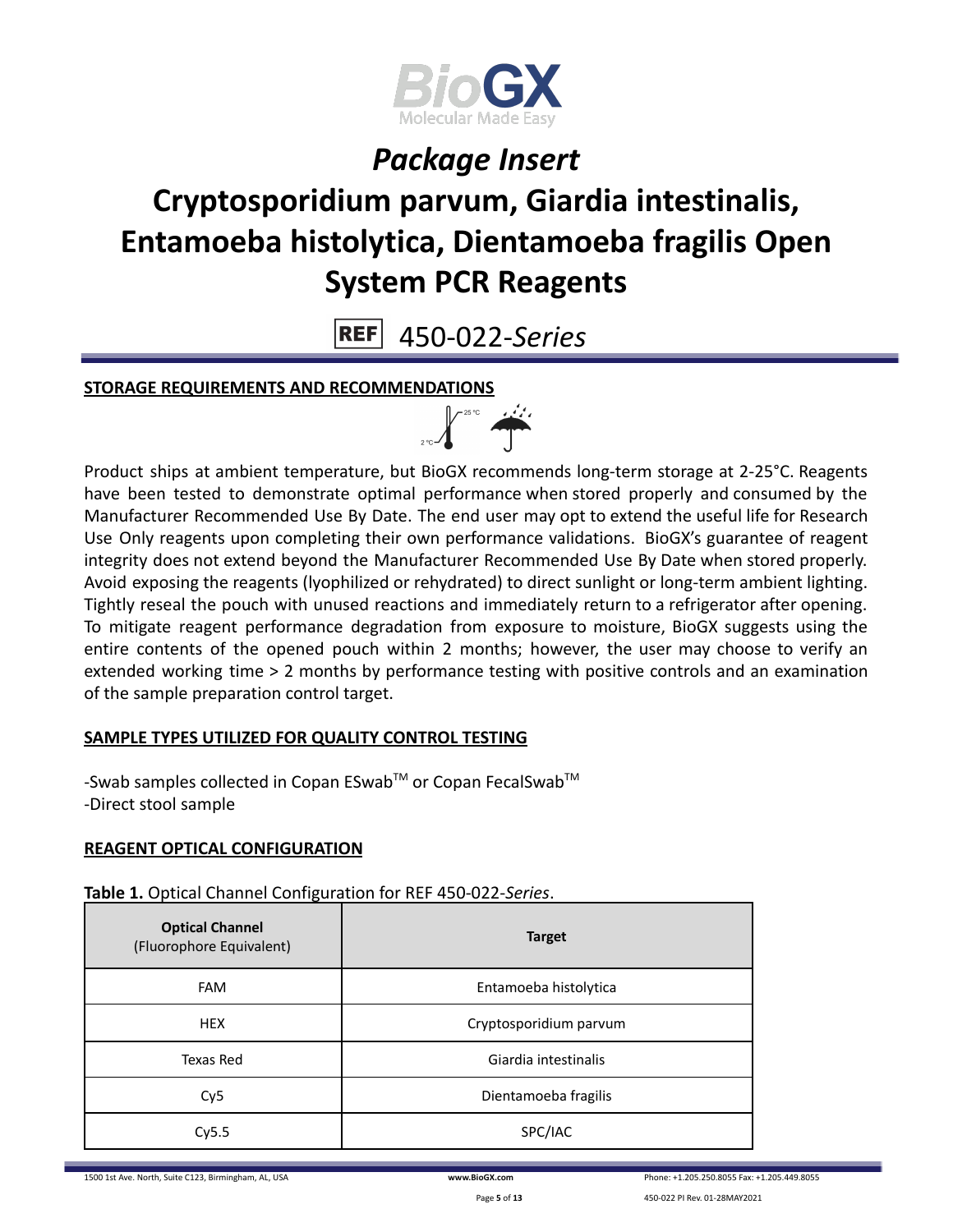

# **Cryptosporidium parvum, Giardia intestinalis, Entamoeba histolytica, Dientamoeba fragilis Open System PCR Reagents**

450-022-*Series* **REF** 

#### **QUALITY CONTROL AND EXTRACTION TESTING PARAMETERS**

#### **BD MAXTM System (BioGX REF: 450-022-C-MAX)**

As a starting point, users can import and install the Electronic User Defined Protocol (eUDP) that utilizes ExK DNA-2 extraction kits onto the BD MAX<sup>™</sup>. BioGX's most current eUDP utilized for quality control of this product can be obtained by sending an email to **[TS@biogx.com](mailto:TS@biogx.com). Please refer to the BD MAX<sup>™</sup> user** manual<sup>6</sup> for uploading instructions**.**

#### **ABI and Bio-Rad Platforms (BioGX REF: 450-022-LMP)**

As a starting point, users can import and install a PCR run file onto:

- 1. Applied Biosystems QuantStudio<sup>™</sup> 5 (Design & Analysis software version 1.5.1 or later)
- 2. Bio-Rad CFX96 Touch<sup>™</sup> (Maestro software version 1.1 or later)

BioGX's most current ABI QuantStudio<sup>™</sup> 5 and Bio-Rad CFX96 Touch<sup>™</sup> PCR run files utilized for quality control of this product can be obtained by sending an email to [TS@biogx.com.](mailto:TS@biogx.com) Please refer to the Applied Biosystems QuantStudio<sup>™</sup>5 user manual<sup>7</sup> for uploading instructions. Please refer to the Bio-Rad CFX96 Touch<sup>™</sup> user manual<sup>8</sup> for uploading instructions.

#### **SAMPLE VOLUMES UTILIZED DURING QUALITY CONTROL TESTING**

The end user may choose to validate a different pretreatment method or volume of sample to load other than the sample processing used by BioGX for QC testing as outlined below.

### **Swab in Copan ESwabTM or Copan FecalSwabTM**

#### **BD MAXTM System**

Thoroughly vortex the sample prior to addition to the Sample Buffer Tube (SBT). Pipette 50 μL of sample into the SBT, aseptically place the BD<sup>™</sup> septum cap on each SBT. Pulse vortex the SBT for 1-3 seconds, and load the SBT into the extraction tray.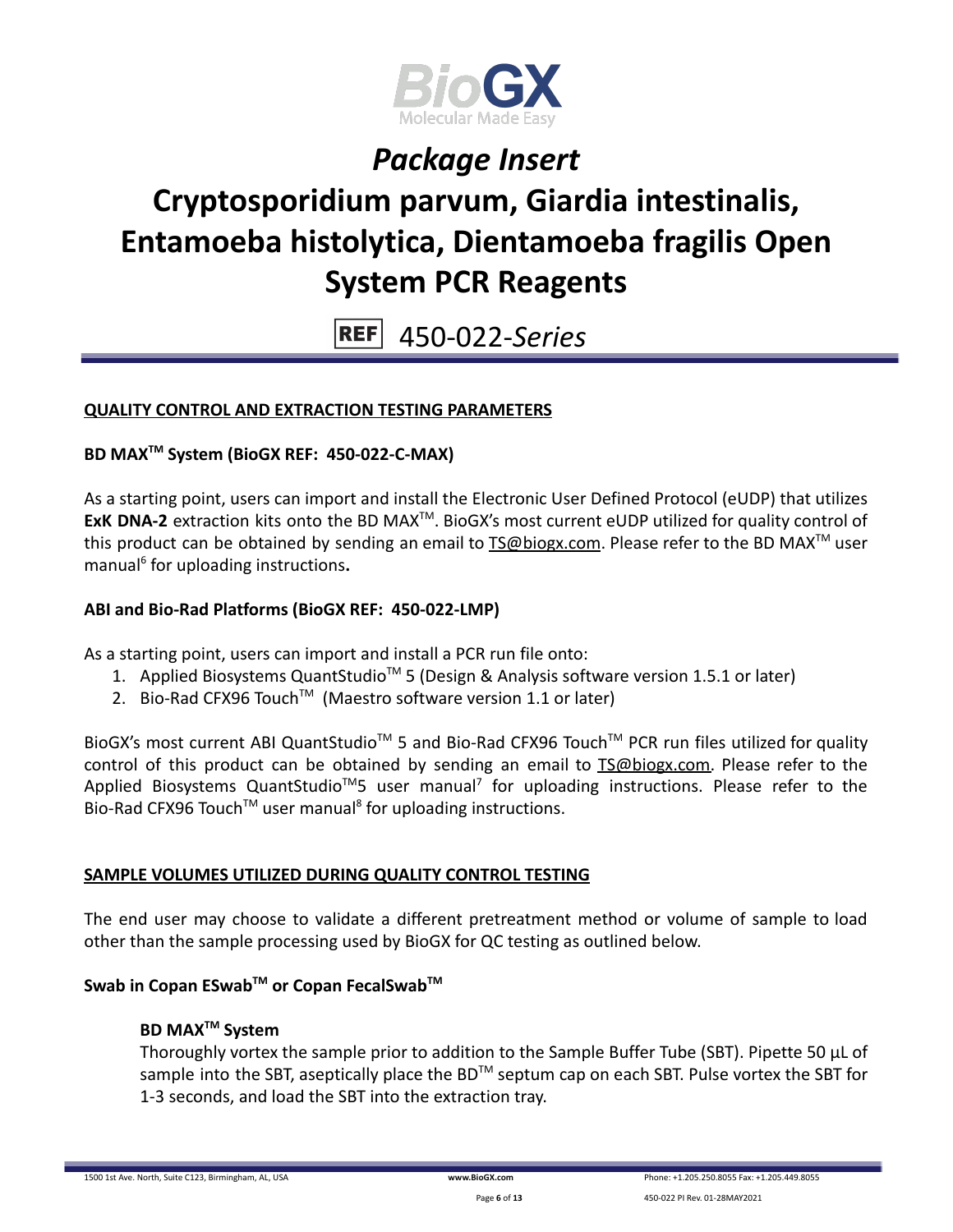

# **Cryptosporidium parvum, Giardia intestinalis, Entamoeba histolytica, Dientamoeba fragilis Open System PCR Reagents**

450-022-*Series* **REF** 

#### **ABI QuantStudioTM 5 and Bio-Rad CFX96 TouchTM (validated magnetic bead or silica column extraction kits)**

Thoroughly vortex the sample prior to processing. Follow manufacturer recommendations for extraction of appropriate sample volume. Transfer 5 μL to purified nucleic acid to master mix as described in Section: *BioGX Quality Control Test Setup Procedure for ABI QuantStudioTM 5 and Bio-Rad CFX96 TouchTM .*

#### **Direct Stool**

#### **BD MAXTM System**

Collect a 10 µL loopful of direct stool and add to the Sample Buffer Tube (SBT). Do not add more than approximately 10 µL of direct stool to the Sample Buffer Tube, excessive stool matrix can introduce extraction and/or PCR inhibitors. Swirl the inoculation loop 3-4 times in the SBT to homogenize the sample. Dispose the inoculation loop. Aseptically place the BD™ septum cap on each SBT. Pulse vortex the SBT for 1-3 seconds, and load the SBT into the extraction tray.

#### **ABI QuantStudioTM 5 and Bio-Rad CFX96 TouchTM (validated magnetic bead or silica column extraction kits)**

Follow manufacturer recommendations for extraction of appropriate sample volume. Transfer 5 μL to purified nucleic acid to master mix as described in Section: *BioGX Quality Control Test Setup Procedure for ABI QuantStudioTM 5 and Bio-Rad CFX96 TouchTM .*

#### **BioGX QUALITY CONTROL TEST SETUP PROCEDURE**

#### **BD MAXTM System Quality Control Test Setup**

#### **Loading a Sample Buffer Tube (SBT)**

- 1. Add the appropriate sample volume to each SBT.
- 2. Aseptically place  $BD^{TM}$  septum cap on each SBT.
- 3. Vortex the SBT for 1-3 seconds.
- 4. Load the SBT into the extraction tray.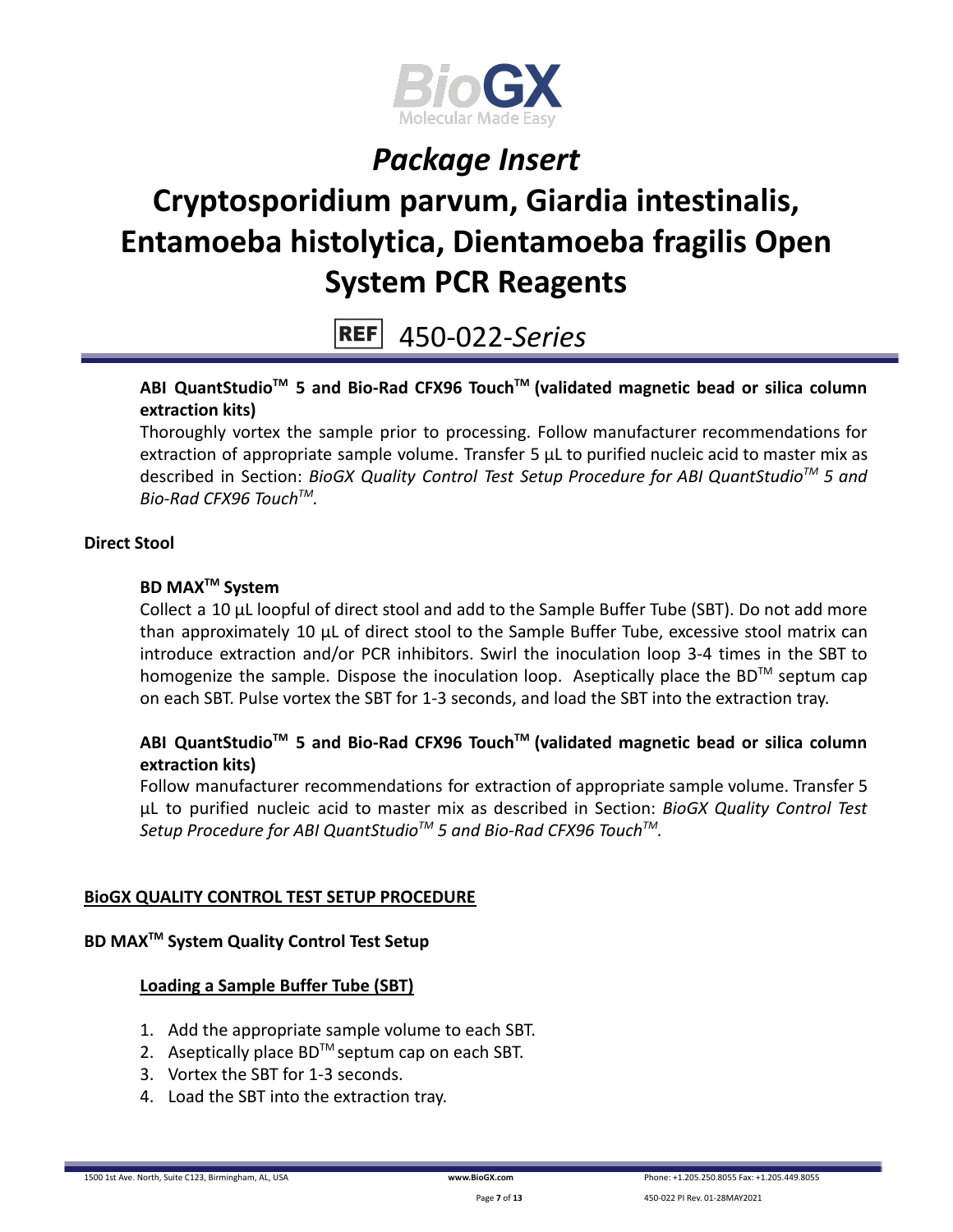

# **Cryptosporidium parvum, Giardia intestinalis, Entamoeba histolytica, Dientamoeba fragilis Open System PCR Reagents**

450-022-*Series* **REF** 

**WEAR NITRILE GLOVES WHEN HANDLING LYOPHILIZED REAGENTS TO REDUCE THE GENERATION OF STATIC CHARGES. DO NOT USE LATEX GLOVES.**

#### **Assembly of BD MAX Extraction Strips and BioGX Reagents**

- 1. Choose the appropriate BD MAX<sup>TM</sup> extraction kit (see above). DO NOT use BD MAX<sup>TM</sup> master mix or the blank 0.3 mL conical tubes that come with the extraction kit.
- 2. Load the selected extraction cartridges into the extraction tray, 1 per sample to be tested.
- 3. Snap one BD MAX<sup>™</sup> ExK<sup>™</sup> DNA Extraction tube into snap-in position 1 (Snap-1) of each extraction strip (**Figure 1**).
- 4. Snap one BioGX Sample-Ready™ lyophilized reagent tube into position 2 (Snap-2) of each extraction strip. Check to make sure the lyophilized cake is at the bottom of the tube prior to inserting into the strip. The funnel-shaped cake may be in any orientation  $(v, >, \land, <)$ .
- 5. Snap one BioGX Rehydration Buffer tube into position 3 (Snap-3) of each extraction strip. Check to make sure the buffer is at the bottom of the tube prior to inserting into the strip. Position 4 (Snap-4) will remain empty.
- 6. Lift the tray and briefly examine the bottom of each strip to ensure all reagents are at the bottom of each tube and bubbles are not present in Extraction buffer reservoirs.
- 7. Proceed with worklist generation and sample loading per BD MAX $^{TM}$  operating instructions. Select the appropriate User Defined Protocol (UDP). Load the extraction tray and, if necessary, a new PCR card into the instrument, close the door, and click "Start Run."
- 8. Analyze the results by opening the completed run file in the "Results" tab.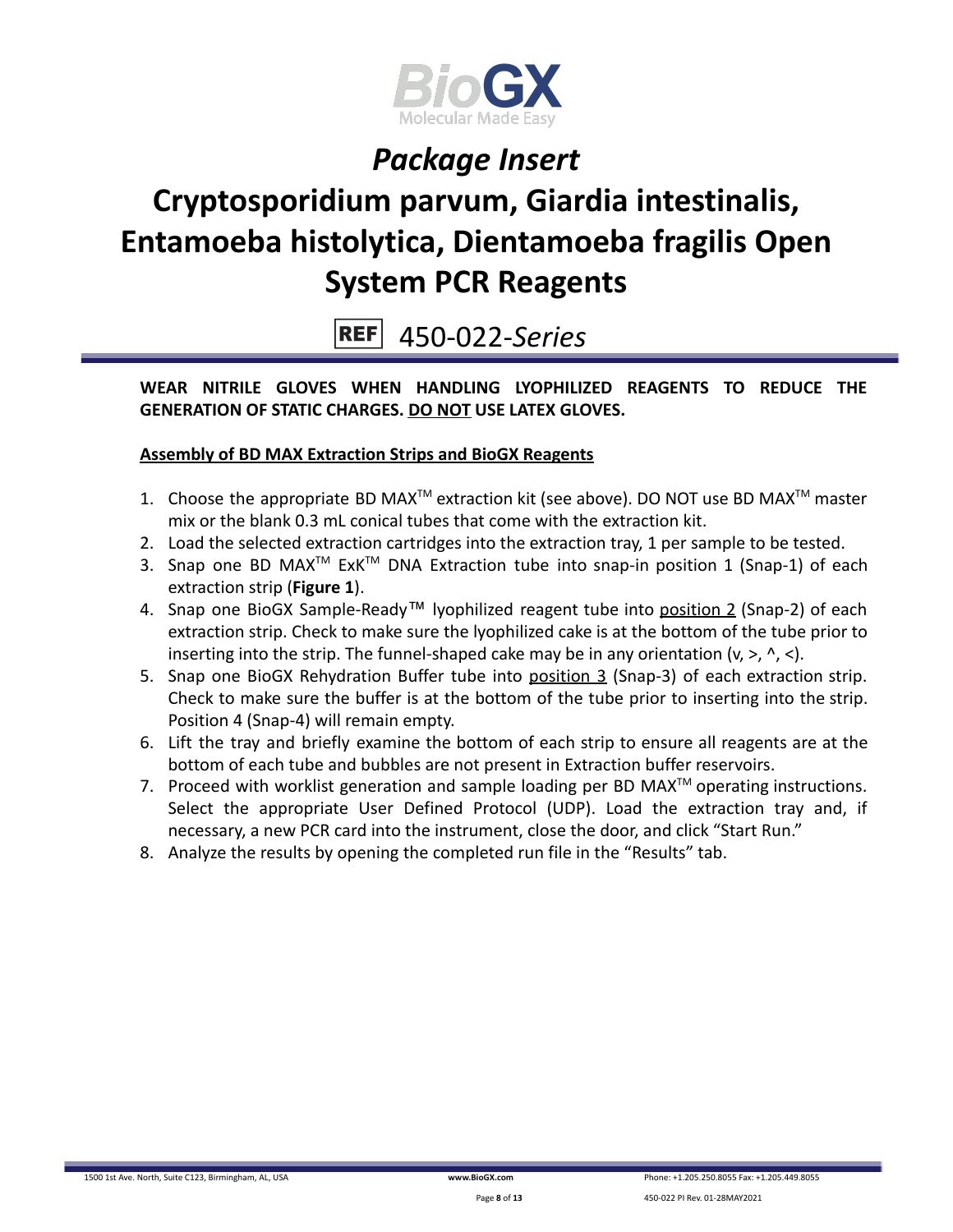

# **Cryptosporidium parvum, Giardia intestinalis, Entamoeba histolytica, Dientamoeba fragilis Open System PCR Reagents**

**REF** 450-022-*Series*

BD MAX ExK™ 4-Snap Unitized Reagent Strip

**Single Master Mix Type 4 Setup** 



**Figure 1.** Diagram of BD MAX**TM** ExK**TM** 4-snap Unitized Reagent Strips.

#### **Important Note**

Always first insert all Snap-1 tubes, then all Snap-2 tubes, then all Snap-3 tubes. The Snap 4 position will remain empty unless the user has set up the reagent to run in dual master mix mode. Approximately 25 µL of extracted nucleic acid remains in the position 3 tube after extraction. This may be removed and saved for further analyses after the run has been completed.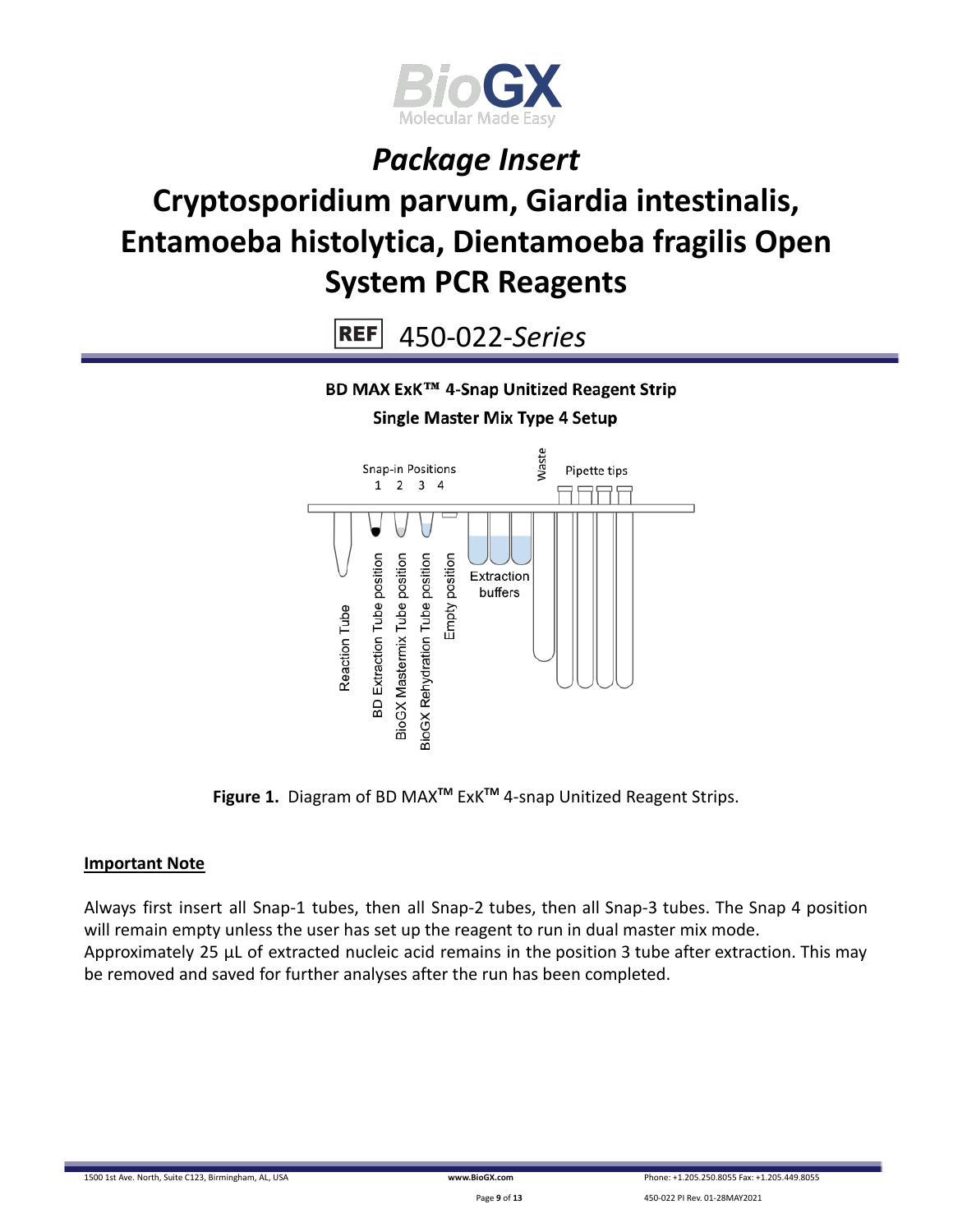

# **Cryptosporidium parvum, Giardia intestinalis, Entamoeba histolytica, Dientamoeba fragilis Open System PCR Reagents**

450-022-*Series* **REF** 

**ABI QuantStudioTM 5 and Bio-Rad CFX96 TouchTM Quality Control Test Setup**

**WEAR NITRILE GLOVES WHEN HANDLING LYOPHILIZED REAGENTS TO REDUCE THE GENERATION OF STATIC CHARGES. DO NOT USE LATEX GLOVES.**

#### **Assembly of BioGX Reagents**

1. Prepare the appropriate number of 8-tube PCR strips or 96-well PCR plates.

2. Transfer 40 μL of molecular grade water to one vial of lyophilized BioGX reagents. The rehydrated master mix is more than sufficient for 4 samples to be tested.

Note: 8-tube strips containing reagents ARE NOT compatible with ABI QuantStudio<sup>™</sup> 5 and Bio-Rad CFX96 Touch<sup>™</sup> instruments. Rehydrated master mix must be transferred to 8-tube PCR strips or 96-well PCR plates compatible with appropriate instruments.

3. Mix by gently pipetting up and down. (IMPORTANT: Keep rehydrated master mix in a cold block or on ice if setup cannot not be completed within 20 minutes. If the rehydrated master mix cannot be used immediately, it can be capped and stored up to 24 hours at 2-8°C, protected from light).

4. Transfer 10 μL of rehydrated master mix to the bottom of 4 empty wells.

- 5. To each well containing 10 μL of rehydrated master mix, add 5 μL of extracted sample.
- 6. Affix the appropriate optical caps or optical plate seals.
- 7. Pulse spin the sealed PCR plate or tube to mix and bring liquid to the bottom.

8. Load 8-tube PCR strips or 96-well PCR plates into the real-time PCR platform and start the run. Avoid unnecessary delay once tubes/plates are loaded into the real-time PCR instrument.

#### **ASSAY PERFORMANCE**

All BioGX Research Use Only products are designed to detect 20 copies or less of the target nucleic acid per reaction.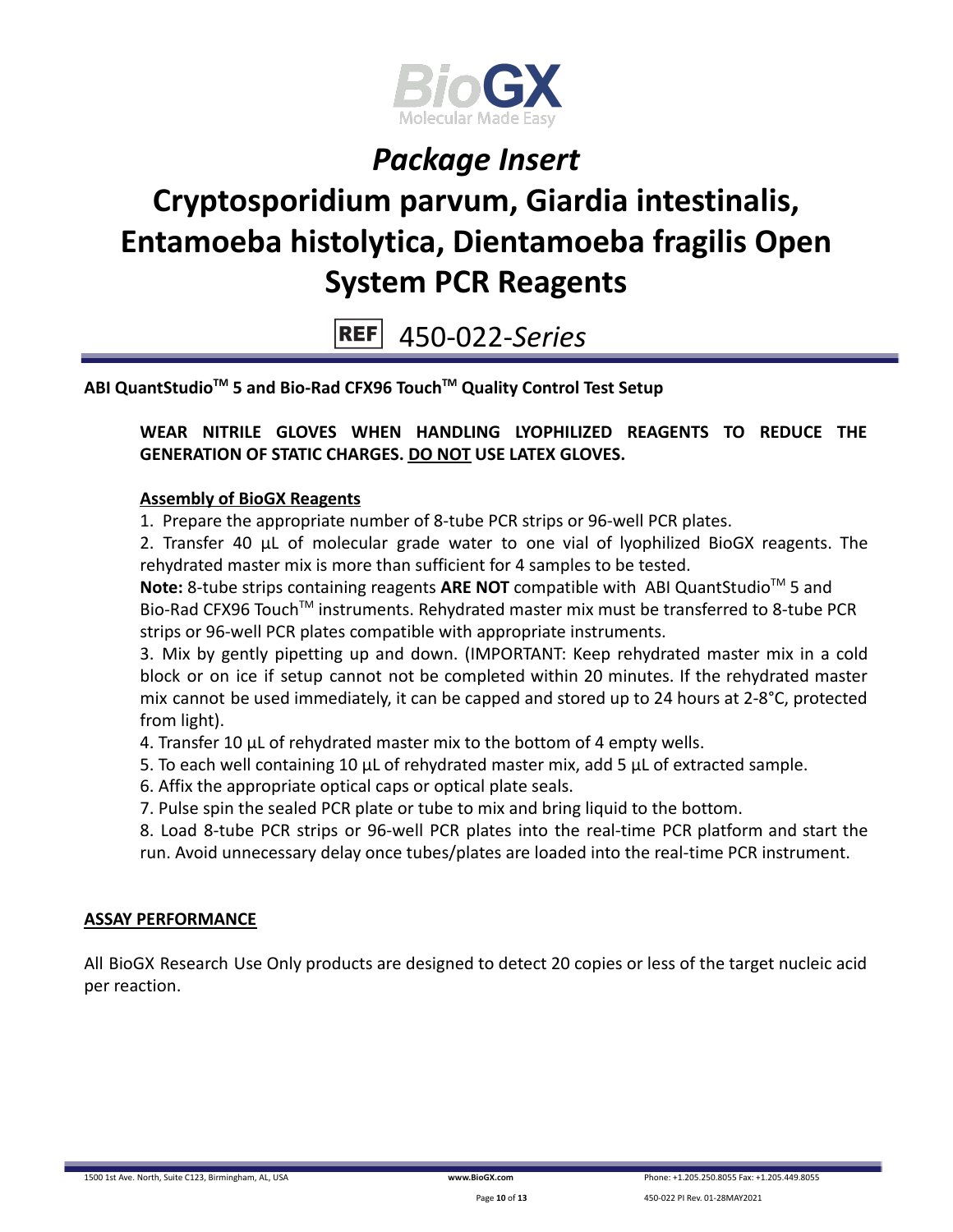

# **Cryptosporidium parvum, Giardia intestinalis, Entamoeba histolytica, Dientamoeba fragilis Open System PCR Reagents**

450-022-*Series* **REF** 

#### **INTERPRETATION OF RESULTS**

|  | Table 2. Multiplex PCR Results Interpretation for 450-022-Series. |
|--|-------------------------------------------------------------------|
|--|-------------------------------------------------------------------|

| Entamoeba<br>histolytica | Cryptosporidium<br>parvum | Giardia<br>intestinalis | <b>Dientamoeba</b><br>fragilis | <b>IAC or SPC</b> | Interpretation                                                                                           |
|--------------------------|---------------------------|-------------------------|--------------------------------|-------------------|----------------------------------------------------------------------------------------------------------|
| ÷                        |                           |                         |                                | $+/-$             | Entamoeba histolytica POSITIVE                                                                           |
|                          |                           |                         |                                | $+/-$             | Cryptosporidium parvum POSITIVE                                                                          |
|                          |                           |                         |                                | $+/-$             | Giardia intestinalis POSITIVE                                                                            |
|                          |                           |                         |                                | +/-               | Candida krusei POSITIVE                                                                                  |
|                          |                           |                         |                                | +                 | Entamoeba histolytica, Cryptosporidium<br>parvum, Giardia intestinalis,<br>Dientamoeba fragilis NEGATIVE |
|                          |                           |                         |                                |                   | Unresolved*                                                                                              |

\*Failed PCR due to inhibition, reagent failure or incorrect assembly of PCR reaction.

#### **REFERENCES**

- 1. Nurminen, Noora, et al. "High-throughput multiplex quantitative polymerase chain reaction method for Giardia lamblia and Cryptosporidium species detection in stool samples." *The American journal of tropical medicine and hygiene* 92.6 (2015): 1222-1226.
- 2. Costa, Juliana de Oliveira, et al. "Prevalence of Entamoeba histolytica and other enteral parasitic diseases in the metropolitan region of Belo Horizonte, Brazil. A cross sectional study." Sao Paulo Medical Journal AHEAD (2018).
- 3. Verweij, Jaco J., et al. "Real-time PCR for the detection of Dientamoeba fragilis in fecal samples." *Molecular and cellular probes* 21.5-6 (2007): 400-404.
- 4. Clinical and Laboratory Standards Institute. Protection of laboratory workers from occupationally acquired infections; Approved Guideline. Document M29 (Refer to the latest edition).
- 5. Centers for Disease Control and Prevention and National Institutes of Health. Biosafety in Microbiological and Biomedical Laboratories. Choosewood L.C. and Wilson D.E. (eds) (2009). HHS Publication No. (CDC) 21-1112.
- 6. BD MAX<sup>™</sup> System User's Manual (refer to the latest revision) BD Life Sciences, Sparks, Maryland 21152 USA.
- 7. QuantStudioTM Design and Analysis software User Guide, ThermoFisher Scientific, Waltham, Massachusetts, USA (Refer to the latest version).
- 8. CFX96 Touch, CFX96 Touch Deep Well, CFX Connect, and CFX384 Touch Systems Instruction Manual (refer to the latest version), Bio-Rad Laboratories, Inc., Hercules, California, USA (Refer to the latest version).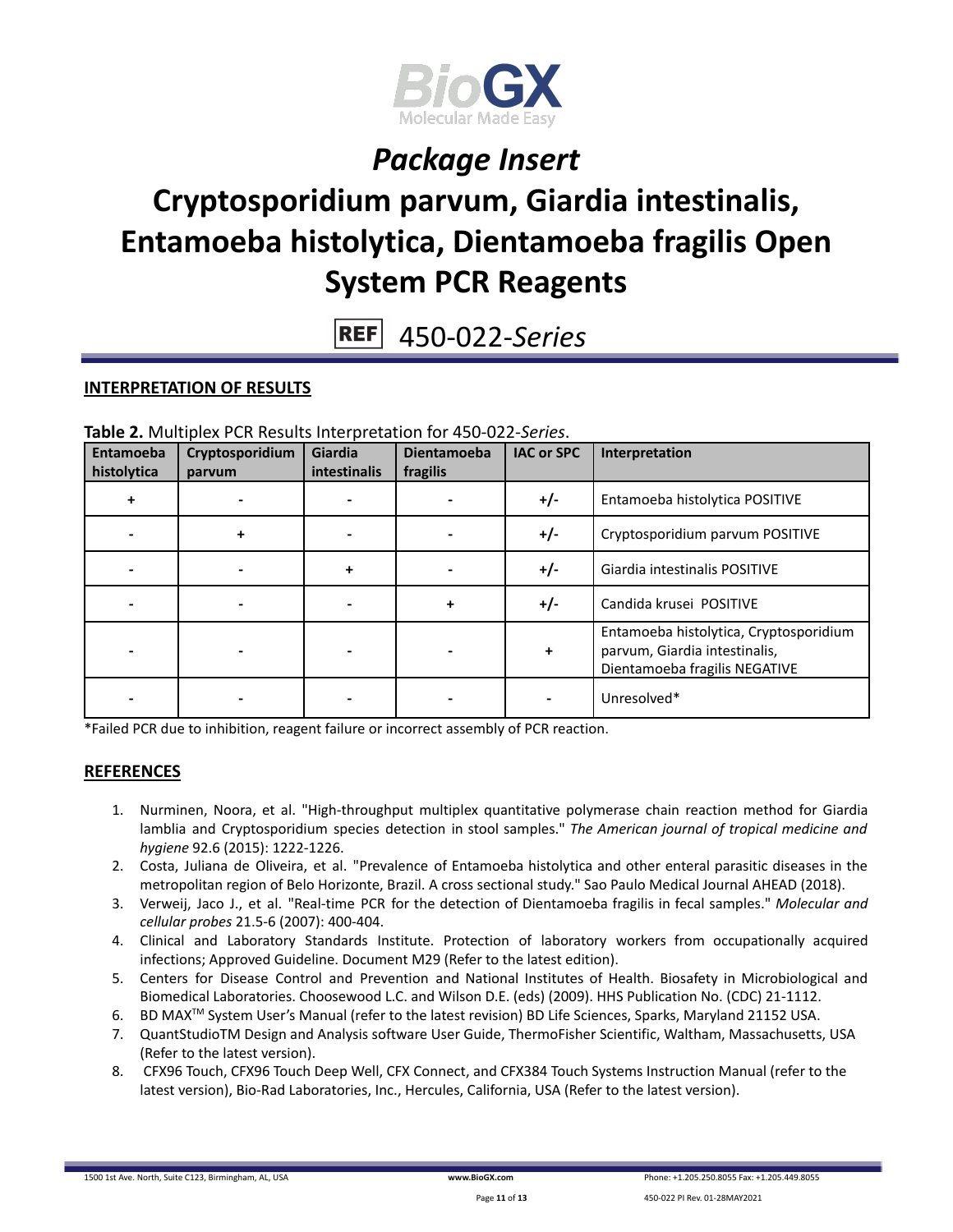

# **Cryptosporidium parvum, Giardia intestinalis, Entamoeba histolytica, Dientamoeba fragilis Open System PCR Reagents**

450-022-*Series*  $REF$ 

**Please call BioGX or email info@biogx.com with any questions you may have regarding this product.**

| Rev. # | <b>Effective Date</b> | <b>Summary of Changes</b> |
|--------|-----------------------|---------------------------|
| 01     | 28 MAY 2021           | Release.<br>Initial       |